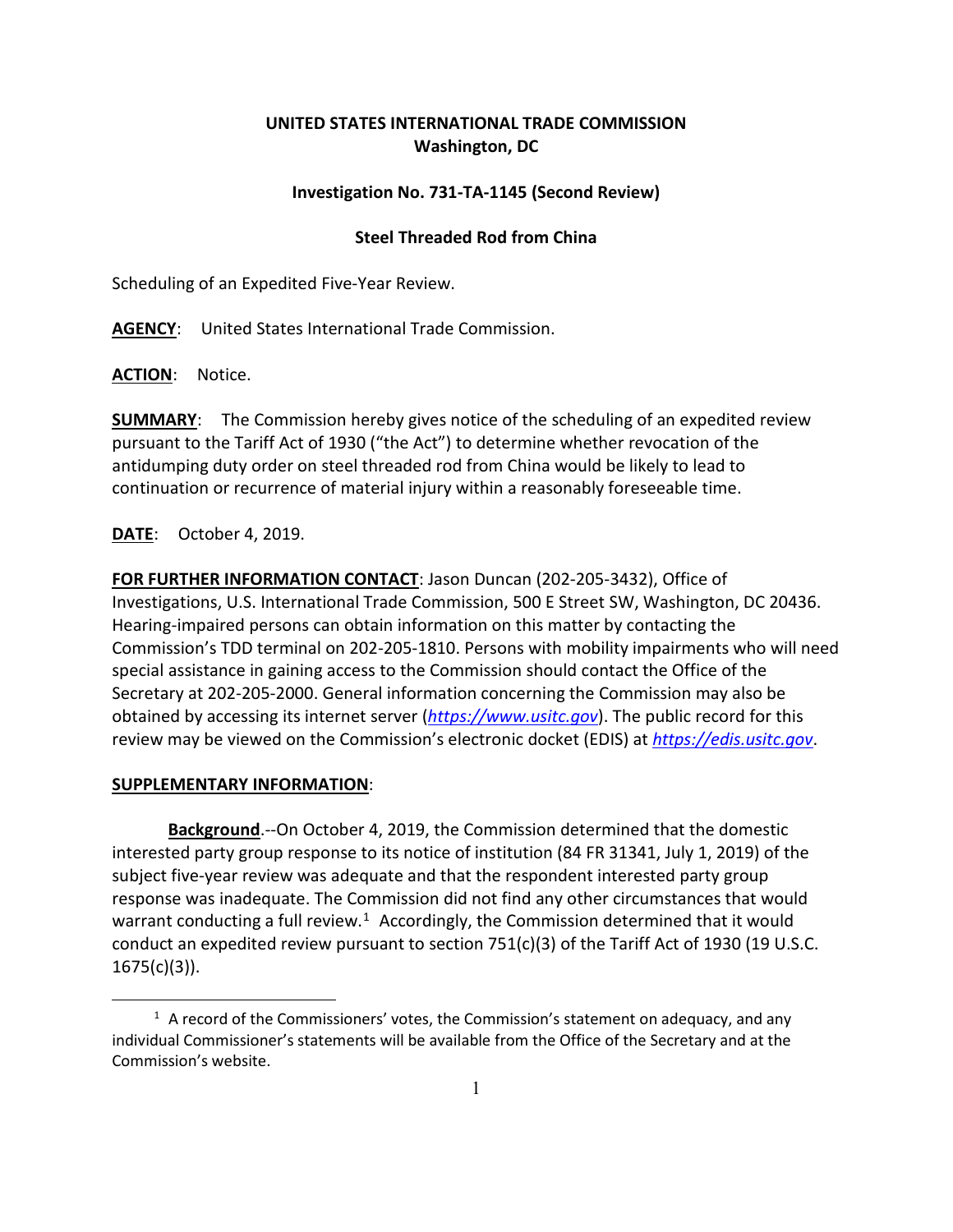For further information concerning the conduct of this review and rules of general application, consult the Commission's Rules of Practice and Procedure, part 201, subparts A and B (19 CFR part 201), and part 207, subparts A, D, E, and F (19 CFR part 207).

**Staff report**.--A staff report containing information concerning the subject matter of the review will be placed in the nonpublic record on January 8, 2020, and made available to persons on the Administrative Protective Order service list for this review. A public version will be issued thereafter, pursuant to section 207.62(d)(4) of the Commission's rules.

**Written submissions**.--As provided in section 207.62(d) of the Commission's rules, interested parties that are parties to the review and that have provided individually adequate responses to the notice of institution, $<sup>2</sup>$  $<sup>2</sup>$  $<sup>2</sup>$  and any party other than an interested party to the</sup> review may file written comments with the Secretary on what determination the Commission should reach in the review. Comments are due on or before January 16, 2020, and may not contain new factual information. Any person that is neither a party to the five-year review nor an interested party may submit a brief written statement (which shall not contain any new factual information) pertinent to the review by January 16, 2020. However, should the Department of Commerce ("Commerce") extend the time limit for its completion of the final results of its review, the deadline for comments (which may not contain new factual information) on Commerce's final results is three business days after the issuance of Commerce's results. If comments contain business proprietary information (BPI), they must conform with the requirements of sections 201.6, 207.3, and 207.7 of the Commission's rules. The Commission's rules with respect to filing were revised effective July 25, 2014. *See* 79 FR 35920 (June 25, 2014). The Commission's *Handbook on Filing Procedures*, available on the Commission's website at

[https://www.usitc.gov/documents/handbook\\_on\\_filing\\_procedures.pdf,](https://www.usitc.gov/documents/handbook_on_filing_procedures.pdf) elaborates upon the Commission's procedures with respect to filings.

In accordance with sections 201.16(c) and 207.3 of the rules, each document filed by a party to the review must be served on all other parties to the review (as identified by either the public or BPI service list), and a certificate of service must be timely filed. The Secretary will not accept a document for filing without a certificate of service.

**Determination**.--The Commission has determined this review is extraordinarily complicated and therefore has determined to exercise its authority to extend the review period by up to 90 days pursuant to 19 U.S.C. 1675(c)(5)(B).

 $\overline{a}$ 

<span id="page-1-0"></span><sup>&</sup>lt;sup>2</sup> The Commission has found the response submitted by Vulcan Threaded Products, Inc. to be individually adequate. Comments from other interested parties will not be accepted (*see* 19 CFR 207.62(d)(2)).